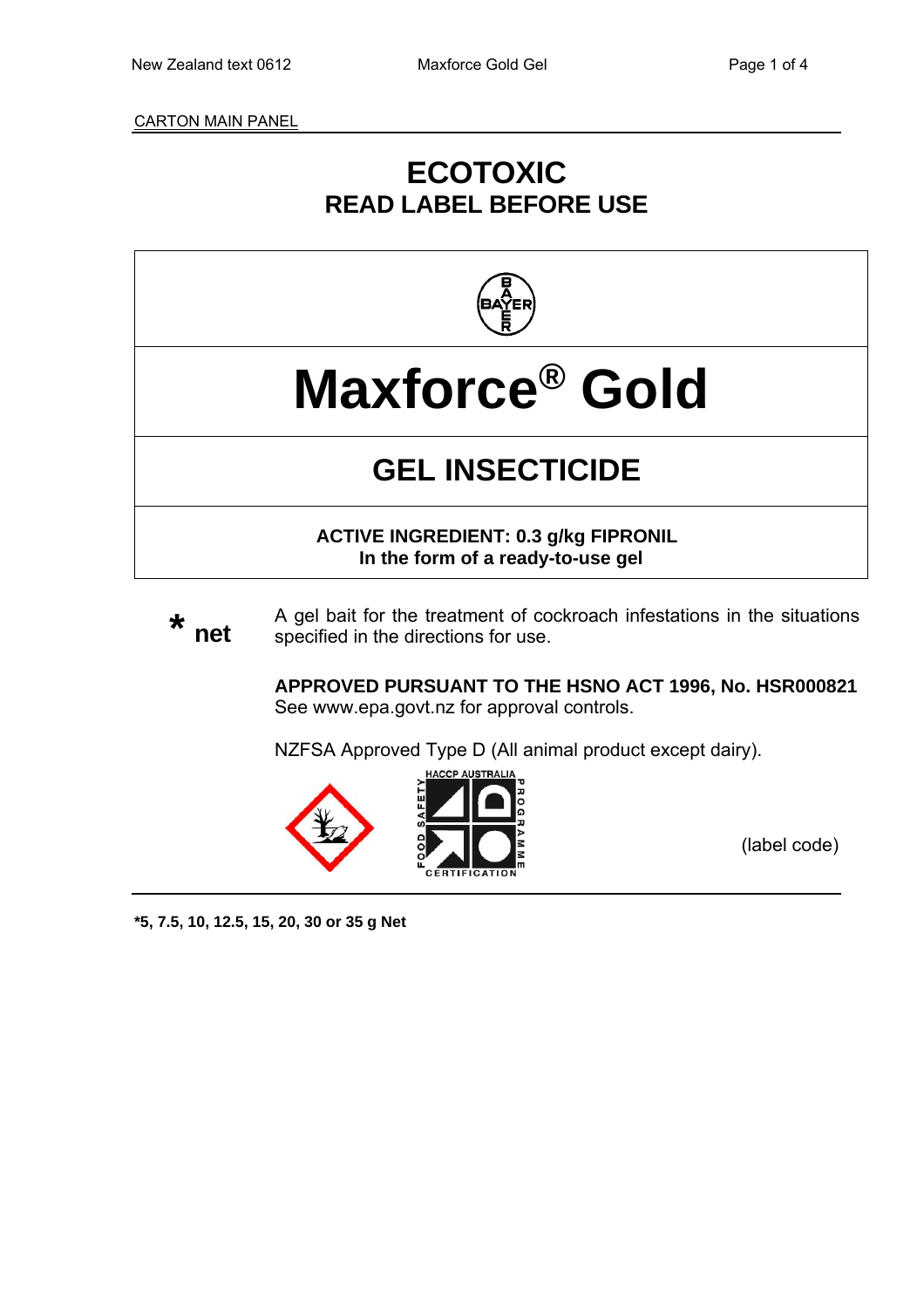#### ANCILLARY PANELS

### **MAXFORCE® GOLD GEL INSECTICIDE**

#### **HSNO CLASSIFICATIONS: 9.1C, 9.4B.**

Harmful to aquatic life with long lasting effects. Toxic to terrestrial inverterbrates.

#### **SAFETY DIRECTIONS:**

May irritate the eyes and skin. Avoid contact with eyes and skin. Wash hands after use.

#### **STORAGE AND DISPOSAL:**

Store in the closed, original container in a cool, well ventilated locked place out of the reach of children. Do not store in direct sunlight and do not store at temperatures exceeding 35 °C. Dispose of empty container by wrapping in paper, placing in plastic bag and putting in the garbage.

When stored appropriately this product should show no significant degradation for 2 years from the date of manufacture. Contact your supplier for further information about the use of product which is older than this.

#### **ENVIRONMENTAL PROTECTION:**

DO NOT contaminate streams, rivers or waterways with the product or used container. DO NOT use in a manner contrary to the label which is likely to cause harm to terrestrial invertebrates. Collect spillage.

#### **EMERGENCY RESPONSE:**

For specialist advice in an emergency call 0800 734 607 (24 hours).

#### **FIRST AID:**

For advice contact the National Poisons Centre 0800 POISON (0800 764 766) or a doctor immediately.

#### **It is an offence to use this product on animals.**

#### **DIRECTIONS FOR USE:**

| <b>SITUATION</b>                                                                                                                                                                                  | <b>PEST</b>                                             | <b>RATE</b>                                                                                                                                                                                  | <b>CRITICAL COMMENTS</b>                                                                                                                                                                |
|---------------------------------------------------------------------------------------------------------------------------------------------------------------------------------------------------|---------------------------------------------------------|----------------------------------------------------------------------------------------------------------------------------------------------------------------------------------------------|-----------------------------------------------------------------------------------------------------------------------------------------------------------------------------------------|
| Domestic, Commercial<br>and Public Service<br>buildings including;<br>farm buildings, food<br>processing<br>establishments.<br>factories, hospitals,<br>homes, kitchens,<br>offices, restaurants, | German.<br>American and<br>other common<br>cockroaches. | Apply at least 2 spots<br>per $m2$ .<br>Increasing the number<br>of spots (up to $5/m^2$ )<br>may be required for<br>heavy infestations or if<br>the American cockroach<br>is the main pest. | Conduct a thorough<br>inspection of the premises<br>and then place gel in areas<br>near cockroach<br>harbourages or in<br>sheltered areas where<br>signs of cockroaches are<br>evident. |
| retail outlets, store-<br>rooms, vehicles and<br>other situations which<br>fall within these<br>definitions.                                                                                      |                                                         | Recommended spot<br>size is approximately 5<br>mm diameter $(0.1 g)$ or<br>the size of the spot<br>indicated                                                                                 | Replenish gel if previous<br>application has been<br>consumed and<br>cockroaches remain a<br>problem; increasing<br>number of spots if<br>necessary.                                    |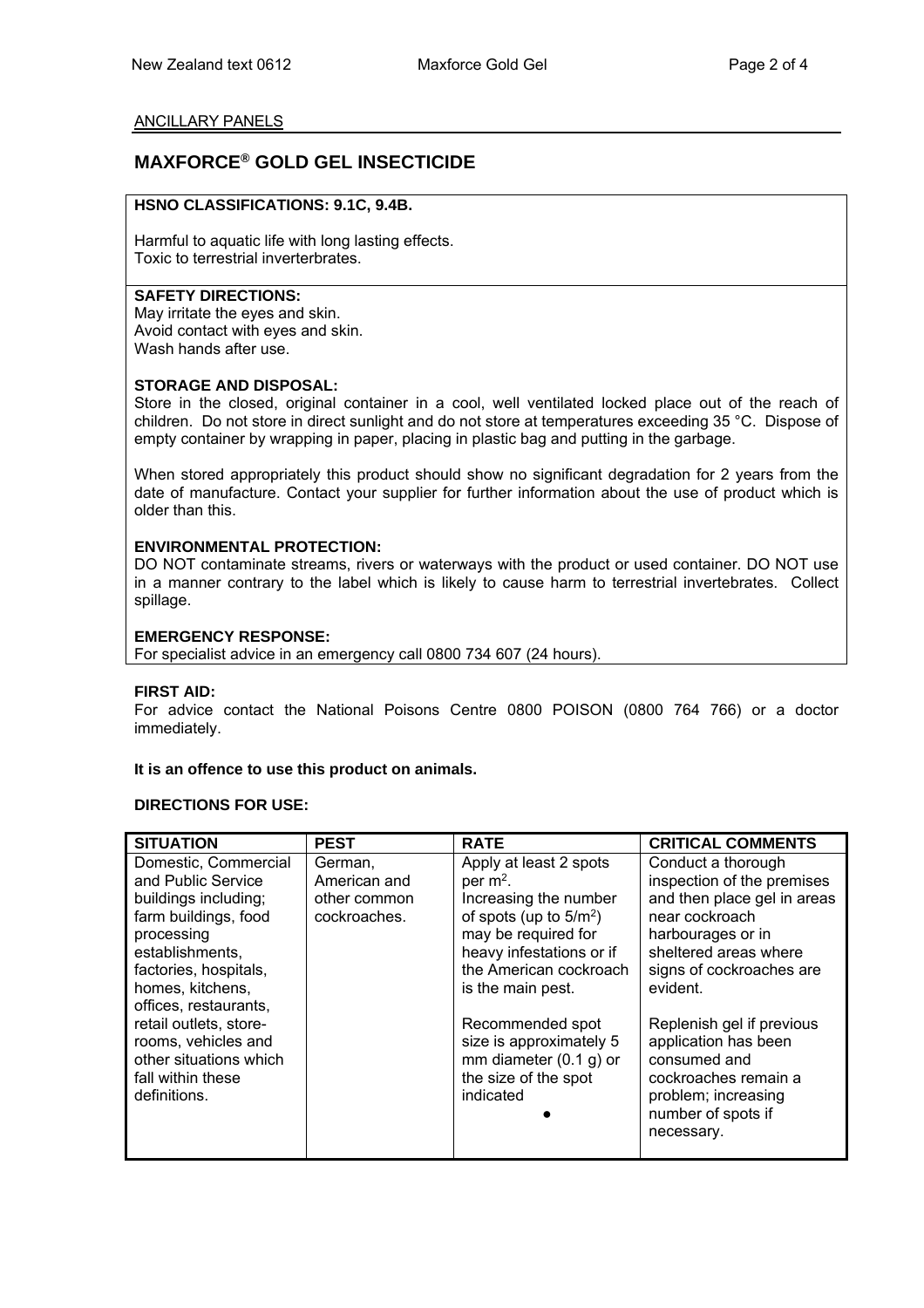#### **NOT TO BE USED FOR ANY PURPOSE OR IN ANY MANNER CONTRARY TO THIS LABEL UNLESS AUTHORISED UNDER APPROPRIATE LEGISLATION.**

**GENERAL INSTRUCTIONS:** To apply the gel, remove the cap on the nozzle and touch the tip to the surface to be treated and slowly depress plunger until sufficient gel is dispensed. Recap the dispenser after treatment is completed.

DO NOT place in areas that are routinely washed.

DO NOT apply this product in any areas easily accessible to children or animals.

Where maintenance treatments form part of the professional pest controllers contract it is recommended that cockroach activity be monitored where gel has been applied one month after initial treatment or at more regular intervals in areas of high infestation.

#### **SAFETY DATA SHEET:**

Additional information is listed in the Safety Data Sheet.

#### **CONDITIONS OF SUPPLY:**

#### **READ THESE CONDITIONS OF SUPPLY BEFORE BUYING AND USING. IF THESE CONDITIONS ARE UNACCEPTABLE RETURN AT ONCE UNOPENED.**

To the extent permitted by law Bayer does not accept any liability or responsibility whatsoever for any loss, damage or injury whether direct, indirect or consequential howsoever arising in connection with these goods, including without limitation their storage, application, handling or use. Bayer does not make any warranties (express or implied) with respect to fitness for purpose, merchantable quality or any other matter. To the extent only that Bayer is prevented by law from contracting out of the Consumer Guarantees Act then these conditions apply subject to that Act. The Act shall not apply where these goods are acquired for business purposes.

Maxforce® is a Registered Trademark of Bayer.

Registered to Bayer CropScience Pty. Ltd. 391-393 Tooronga Rd., East Hawthorn, VIC, 3123, Australia Technical advice: +61 3 9248 6888 www.bayeres.com.au

Distributed by Garrards (NZ) Ltd. Unit 4/27B Cain Road, Penrose, New Zealand Phone (09) 526 5232 www.garrards.com.au

Batch No.: D.O.M.

BARCODE